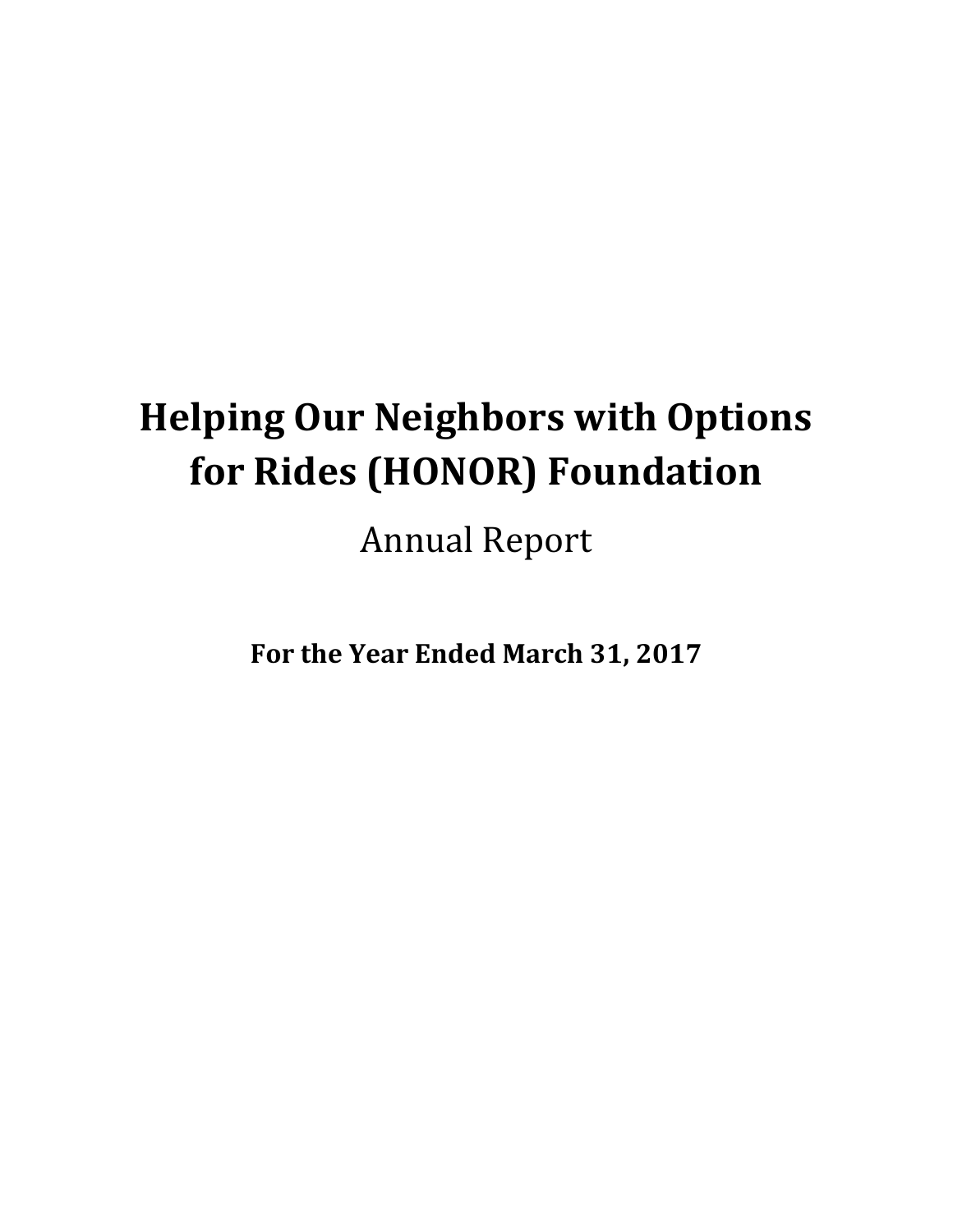# **Helping Our Neighbors with Options for Rides Foundation**

**Annual Report** 

**For the Year Ended March 31, 2017**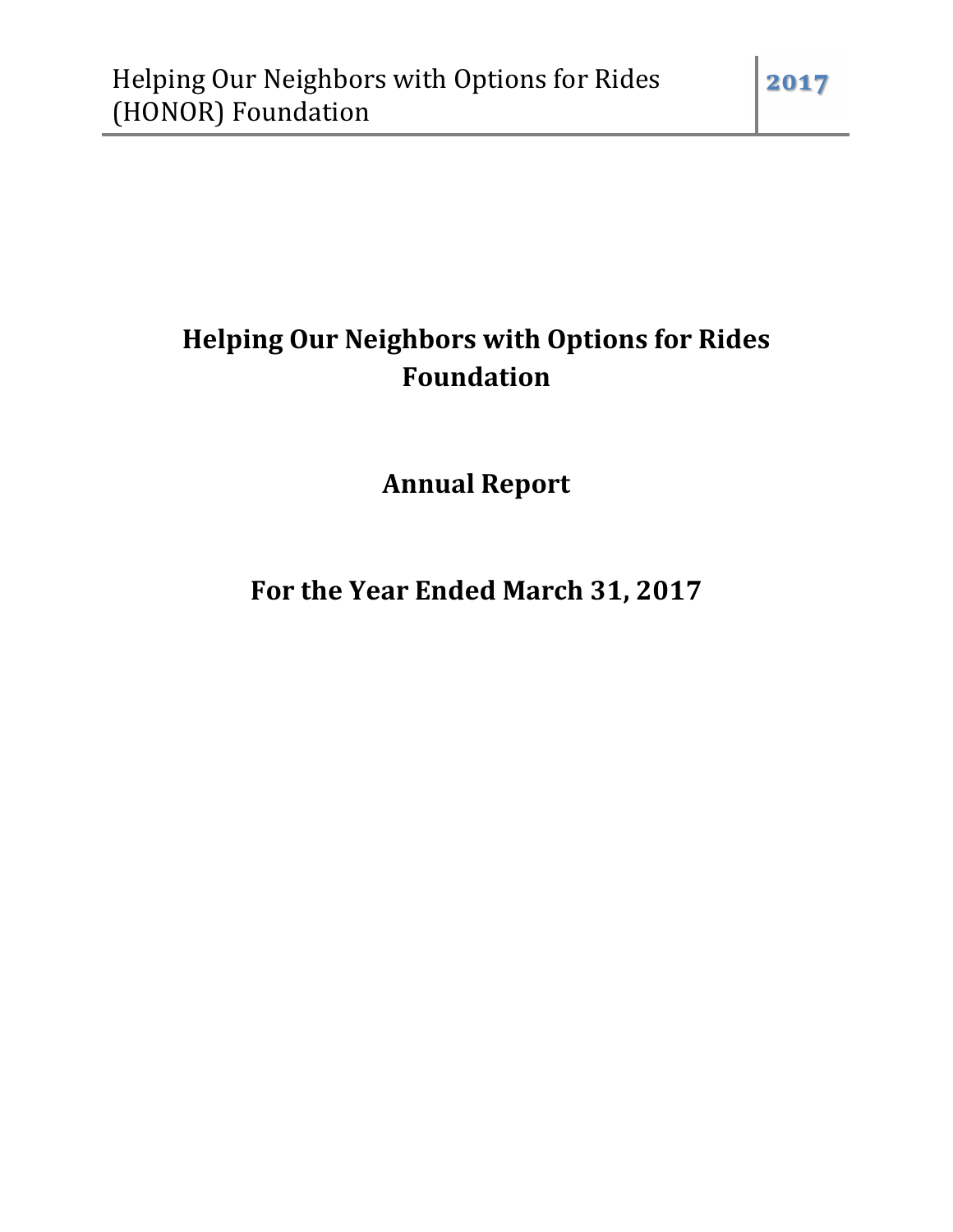### **Helping Our Neighbors with Options for Rides Foundation Statement of Position March 31, 2017**

| Assets                                |                    |       |
|---------------------------------------|--------------------|-------|
| <b>Current Assets-</b>                |                    |       |
| Cash                                  | \$                 | 2,537 |
| <b>Total Assets</b>                   | $\zeta$            | 2,537 |
|                                       |                    |       |
| Liabilities and Net Assets            |                    |       |
| <b>Current Liabilities-</b>           |                    |       |
| <b>Accounts Payable</b>               | \$                 |       |
| <b>Total Current Liabilities</b>      | $\ddot{\varsigma}$ |       |
| Net Assets-                           |                    |       |
| Temporarily restricted                | \$                 | 2,537 |
| <b>Total Net Assets</b>               | $\ddot{\zeta}$     | 2,537 |
| <b>Total Liability and Net Assets</b> | \$                 | 2,537 |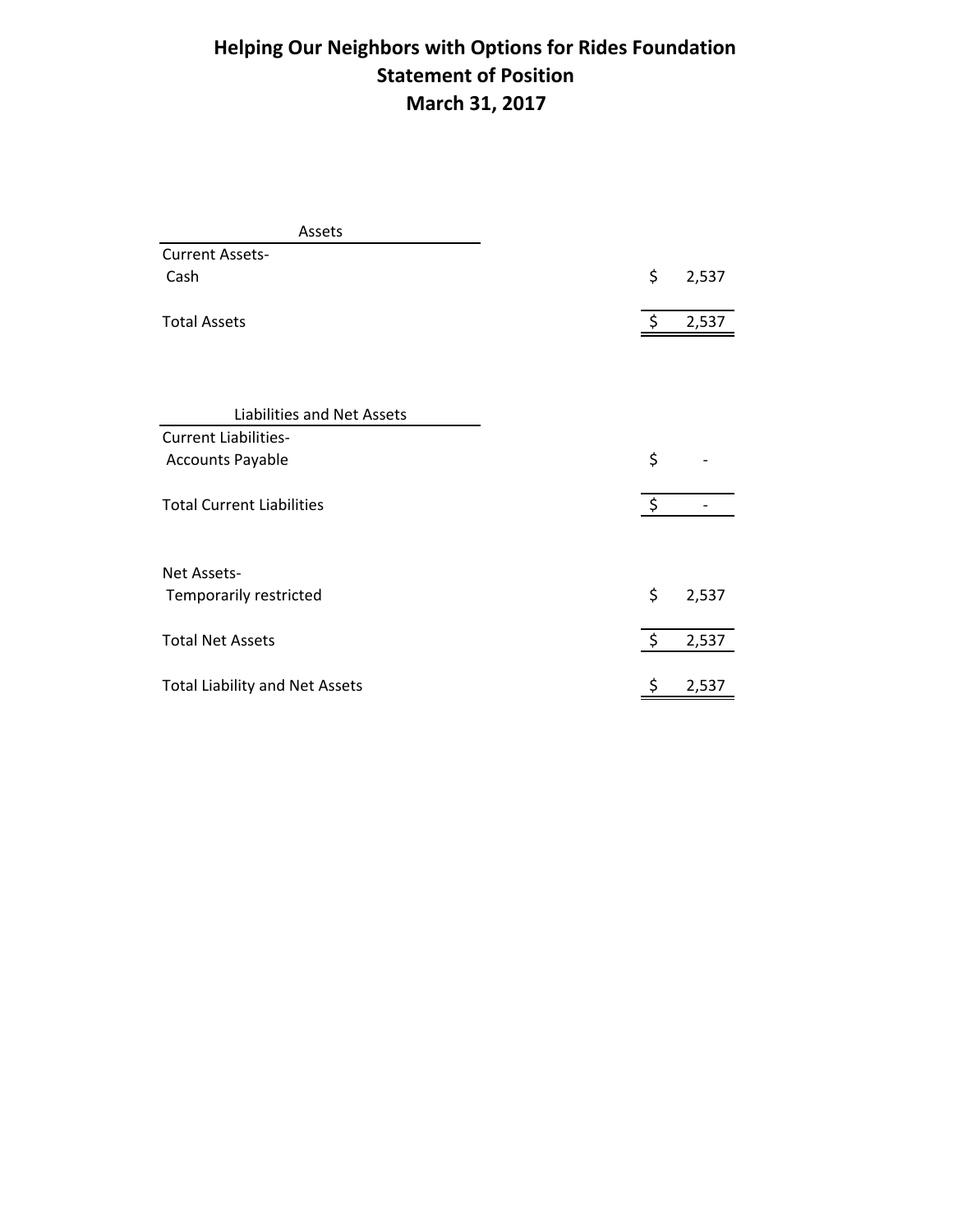## **Helping Our Neighbors with Options for Rides Foundation Statement of Activities For the Year Ended March 31, 2017**

|                                       |              |  |            | Temporarily |    |               |  |
|---------------------------------------|--------------|--|------------|-------------|----|---------------|--|
| Revenue and support                   | Unrestricted |  | Restricted |             |    | <b>Totals</b> |  |
|                                       |              |  |            |             |    |               |  |
| Contributions                         | \$           |  | \$         |             | \$ |               |  |
| In-kind contributions                 |              |  |            |             |    |               |  |
| Total revenue and support             |              |  | \$         |             | \$ |               |  |
| Net assets released from restrictions | \$           |  | \$         |             | \$ |               |  |
| Expenses                              |              |  |            |             |    |               |  |
| Program services                      | \$           |  | \$         |             | \$ |               |  |
| Supporting services-                  |              |  |            |             |    |               |  |
| Management and general                |              |  |            |             |    |               |  |
| Total expenses                        | $\zeta$      |  | \$         |             | \$ |               |  |
| Changes in net assets                 | \$           |  | \$         |             | \$ |               |  |
| Net assets, beginning of year         |              |  |            | 2,537       |    | 2,537         |  |
| Net assets, end of year               |              |  |            | 2,537       |    | 2,537         |  |
|                                       |              |  |            |             |    |               |  |